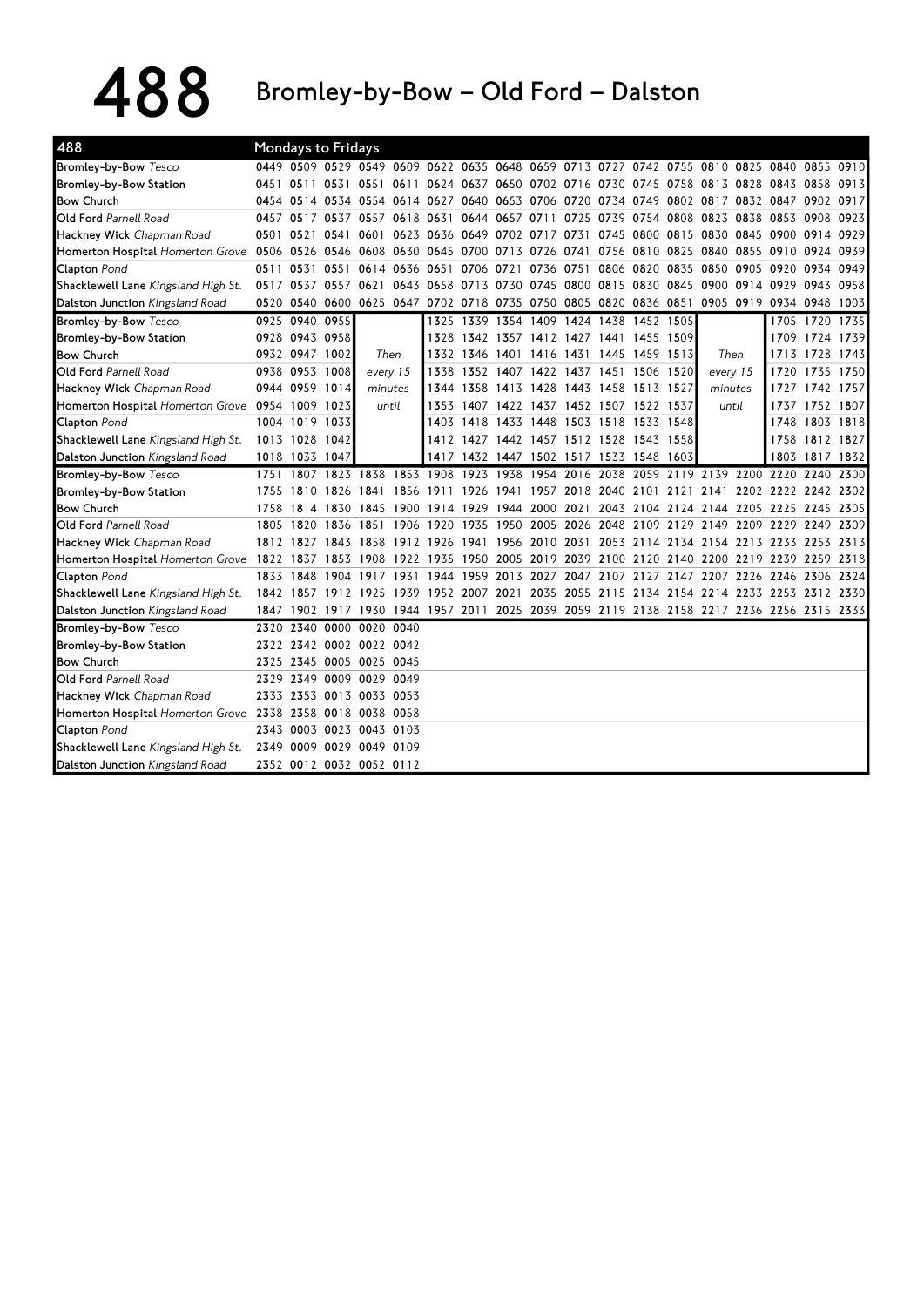| 488                                                                                                                                           |           |           | Saturdays (also Good Friday)               |           |                     |                |           |                                                          |           |                |      |                               |                |                                                                                                                            |                     |                     |                |      |
|-----------------------------------------------------------------------------------------------------------------------------------------------|-----------|-----------|--------------------------------------------|-----------|---------------------|----------------|-----------|----------------------------------------------------------|-----------|----------------|------|-------------------------------|----------------|----------------------------------------------------------------------------------------------------------------------------|---------------------|---------------------|----------------|------|
| <b>Bromley-by-Bow</b> Tesco                                                                                                                   |           |           |                                            |           |                     |                |           |                                                          |           |                |      |                               |                | 0449 0509 0529 0549 0609 0629 0649 0709 0729 0744 0759 0814 0829 0843 0856 0911 0926 0940                                  |                     |                     |                |      |
| Bromley-by-Bow Station                                                                                                                        |           |           | 0451 0511 0531 0551                        |           | 0611 0631           |                |           | 0651 0711 0731 0746 0801                                 |           |                |      |                               | 0816 0831      | 0845 0858 0913 0928                                                                                                        |                     |                     |                | 0942 |
| Bow Church                                                                                                                                    |           |           |                                            |           |                     |                |           |                                                          |           |                |      |                               |                | 0454 0514 0534 0554 0614 0634 0654 0714 0734 0749 0804 0819 0834 0848 0901 0916 0931                                       |                     |                     |                | 0945 |
| <b>Old Ford</b> Parnell Road                                                                                                                  |           | 0457 0517 |                                            | 0537 0557 | 0618 0638           |                |           | 0658 0718 0738                                           |           | 0753 0809      |      | 0824 0839                     |                | 0853                                                                                                                       | 0906 0921           |                     | 0936           | 0950 |
| <b>Hackney Wick</b> Chapman Road                                                                                                              | 0501 0521 |           | 0541                                       | 0601      |                     |                |           | 0622 0642 0702 0723 0743                                 |           |                |      |                               |                | 0758 0814 0829 0844 0858 0912 0927 0942 0956                                                                               |                     |                     |                |      |
| Homerton Hospital Homerton Grove 0506 0526                                                                                                    |           |           |                                            |           |                     |                |           | 0546 0606 0627 0647 0708 0729 0749                       |           |                |      |                               |                | 0804 0820 0835 0850 0904 0919 0934 0949                                                                                    |                     |                     |                | 1003 |
| <b>Clapton</b> Pond                                                                                                                           | 0511 0531 |           | 0551                                       | 0611      |                     | 0632 0652 0713 |           | 0734 0754                                                |           | 0811           | 0827 |                               |                | 0842 0857 0912 0927 0942 0957                                                                                              |                     |                     |                | 1012 |
| Shacklewell Lane Kingsland High St.                                                                                                           |           |           | 0517 0537 0557 0617 0638 0658 0720         |           |                     |                |           | 0741 0801                                                |           | 0818 0834      |      | 0849 0904                     |                | 0920                                                                                                                       | 0935 0950           |                     | 1005           | 1020 |
| Dalston Junction Kingsland Road                                                                                                               |           |           |                                            |           |                     |                |           | 0519 0539 0559 0620 0641 0701 0723 0744 0805             |           |                |      |                               |                | 0822 0838 0853 0908 0924 0939 0954 1010                                                                                    |                     |                     |                | 1025 |
| <b>Bromley-by-Bow</b> Tesco                                                                                                                   |           | 0954 1007 | 1022 1036 1050                             |           |                     |                |           |                                                          | 1205 1219 |                |      | 1234 1247 1301 1315           |                |                                                                                                                            |                     | 1500                | 1515           | 1530 |
| Bromley-by-Bow Station                                                                                                                        |           | 0956 1009 | 1024 1038 1052                             |           |                     |                |           |                                                          |           |                |      | 1207 1221 1236 1250 1304 1318 |                |                                                                                                                            |                     |                     | 1503 1518 1533 |      |
| Bow Church                                                                                                                                    |           | 0959 1013 | 1028 1042 1056                             |           |                     | Then           |           | 1211                                                     | 1225      | 1240 1254 1309 |      |                               | 1323           | Then                                                                                                                       |                     | 1508                | 1523 1538      |      |
| <b>Old Ford</b> Parnell Road                                                                                                                  |           | 1004 1019 | 1034 1048 1102                             |           |                     | every 15       |           |                                                          | 1217 1231 |                |      | 1246 1300 1315 1330           |                | every 15                                                                                                                   |                     | 1515                | 1530 1545      |      |
| <b>Hackney Wick</b> Chapman Road                                                                                                              |           | 1010 1025 | 1040 1054 1108                             |           |                     | minutes        |           |                                                          |           |                |      | 1223 1237 1252 1307 1322 1337 |                | minutes                                                                                                                    |                     |                     | 1522 1537 1552 |      |
| <b>Homerton Hospital</b> <i>Homerton Grove</i> 1018 1033                                                                                      |           |           | 1048 1102 1117                             |           |                     |                | until     |                                                          | 1232 1246 | 1301 1316 1331 |      |                               | 1346           | until                                                                                                                      |                     |                     | 1531 1546 1601 |      |
| Clapton Pond                                                                                                                                  |           |           | 1027 1042 1057 1111                        |           | 1126                |                |           |                                                          | 1241 1255 |                |      | 1310 1325 1340 1355           |                |                                                                                                                            |                     | 1540                | 1555 1610      |      |
| <b>Shacklewell Lane</b> Kingsland High St.                                                                                                    | 1035 1050 |           | 1105 1120 1135                             |           |                     |                |           |                                                          |           |                |      | 1250 1304 1319 1334 1349 1404 |                |                                                                                                                            |                     | 1549                | 1604 1619      |      |
| Dalston Junction Kingsland Road                                                                                                               |           |           | 1040 1055 1110 1125 1140                   |           |                     |                |           |                                                          |           |                |      | 1255 1310 1325 1340 1355 1410 |                |                                                                                                                            |                     | 1555                | 1609           | 1624 |
| <b>Bromley-by-Bow</b> Tesco                                                                                                                   | 1545 1600 |           |                                            |           |                     | 1730 1745 1800 |           | 1815 1830                                                |           | 1845           | 1900 | 1915                          | 1935           | 1956 2017                                                                                                                  |                     | 2038                | 2059           | 2120 |
| Bromley-by-Bow Station                                                                                                                        | 1548 1603 |           |                                            |           | 1733                | 1748 1803      |           | 1818 1833                                                |           | 1848           |      | 1903 1918 1938                |                | 1959 2020 2041 2101                                                                                                        |                     |                     |                | 2122 |
| Bow Church                                                                                                                                    | 1553 1607 |           | Then                                       |           | 1737                | 1752 1807      |           | 1822 1837                                                |           | 1852 1907      |      | 1922                          | 1942           | 2002 2023 2044 2104                                                                                                        |                     |                     |                | 2125 |
| <b>Old Ford</b> Parnell Road                                                                                                                  | 1600 1613 |           | every 15                                   |           | 1743                | 1758           | 1813      | 1828                                                     | 1843      | 1858           | 1913 | 1928                          | 1948           | 2007                                                                                                                       | 2028 2049           |                     | 2109           | 2130 |
| <b>Hackney Wick</b> Chapman Road                                                                                                              |           | 1607 1620 | minutes                                    |           | 1750                | 1805           | 1819      | 1834 1849                                                |           | 1904           | 1919 | 1934                          | 1954           | 2013                                                                                                                       | 2033 2054 2114      |                     |                | 2135 |
| Homerton Hospital Homerton Grove 1616 1629                                                                                                    |           |           | until                                      |           | 1759                |                | 1814 1828 | 1843 1858                                                |           |                |      | 1913 1928 1943 2003           |                | 2022 2041 2102 2121                                                                                                        |                     |                     |                | 2141 |
| <b>Clapton</b> Pond                                                                                                                           |           | 1625 1638 |                                            |           | 1808                | 1824 1838      |           | 1853 1908                                                |           | 1922 1937      |      |                               | 1952 2012 2031 |                                                                                                                            |                     | 2050 2110 2129 2149 |                |      |
| <b>Shacklewell Lane</b> Kingsland High St.                                                                                                    | 1634 1647 |           |                                            |           |                     | 1817 1833 1847 |           | 1902 1916                                                |           | 1930           |      | 1945 2000 2020 2039           |                |                                                                                                                            | 2058 2117 2136 2156 |                     |                |      |
| <b>Dalston Junction</b> Kingsland Road                                                                                                        | 1639 1652 |           |                                            |           |                     | 1822 1838      | 1852      | 1907 1921                                                |           | 1935           |      |                               |                | 1950 2004 2024 2043 2102 2121 2140 2200                                                                                    |                     |                     |                |      |
| <b>Bromley-by-Bow</b> Tesco                                                                                                                   |           | 2140 2200 | 2220                                       |           | 2240 2300 2320 2340 |                |           | 0000 0020                                                |           | 0040           |      |                               |                |                                                                                                                            |                     |                     |                |      |
| Bromley-by-Bow Station                                                                                                                        |           |           |                                            |           |                     |                |           | 2142 2202 2222 2242 2302 2322 2342 0002 0022 0042        |           |                |      |                               |                |                                                                                                                            |                     |                     |                |      |
| Bow Church                                                                                                                                    |           |           | 2145 2205 2225 2245 2305 2325              |           |                     |                |           | 2345 0005 0025 0045                                      |           |                |      |                               |                |                                                                                                                            |                     |                     |                |      |
| <b>Old Ford</b> Parnell Road                                                                                                                  |           |           | 2150 2209 2229 2249 2309 2329 2349         |           |                     |                |           | 0009 0029                                                |           | 0049           |      |                               |                |                                                                                                                            |                     |                     |                |      |
| <b>Hackney Wick</b> Chapman Road                                                                                                              |           |           |                                            |           |                     |                |           | 2155 2213 2233 2253 2313 2333 2353 0013 0033 0053        |           |                |      |                               |                |                                                                                                                            |                     |                     |                |      |
| Homerton Hospital Homerton Grove 2201 2219                                                                                                    |           |           |                                            |           |                     |                |           | 2239 2259 2318 2338 2358 0018 0038 0058                  |           |                |      |                               |                |                                                                                                                            |                     |                     |                |      |
| Clapton Pond                                                                                                                                  |           | 2208 2226 |                                            |           |                     |                |           | 2246 2306 2324 2343 0003 0023 0043                       |           | 0103           |      |                               |                |                                                                                                                            |                     |                     |                |      |
| Shacklewell Lane Kingsland High St.                                                                                                           |           |           |                                            |           |                     |                |           | 2215 2233 2253 2312 2330 2349 0009 0029 0049 0109        |           |                |      |                               |                |                                                                                                                            |                     |                     |                |      |
| Dalston Junction Kingsland Road                                                                                                               |           |           |                                            |           |                     |                |           | 2218 2236 2256 2315 2333 2352 0012 0032 0052 0112        |           |                |      |                               |                |                                                                                                                            |                     |                     |                |      |
| 488                                                                                                                                           |           |           |                                            |           |                     |                |           | Sundays and other Public Holidays (except Christmas Day) |           |                |      |                               |                |                                                                                                                            |                     |                     |                |      |
| <b>Bromley-by-Bow</b> Tesco                                                                                                                   |           | 0550 0620 | 0650 0710 0730                             |           |                     |                |           | 0750 0810 0830 0850 0910 0930 0949 1008                  |           |                |      |                               |                | 1028                                                                                                                       | 1047 1107 1127      |                     |                | 1146 |
| Bromley-by-Bow Station                                                                                                                        |           |           |                                            |           |                     |                |           |                                                          |           |                |      |                               |                | 0552 0622 0652 0712 0732 0752 0812 0832 0852 0912 0932 0951 1010 1030 1049 1109 1129 1148                                  |                     |                     |                |      |
| <b>Bow Church</b>                                                                                                                             |           |           |                                            |           |                     |                |           |                                                          |           |                |      |                               |                | 0555 0625 0655 0715 0735 0755 0815 0835 0855 0915 0935 0954 1013 1033 1052 1112 1132 1151                                  |                     |                     |                |      |
| Old Ford Parnell Road                                                                                                                         |           |           |                                            |           |                     |                |           |                                                          |           |                |      |                               |                | 0558 0628 0658 0719 0739 0759 0819 0839 0859 0919 0939 0958 1018 1038 1057 1117 1137 1156                                  |                     |                     |                |      |
| Hackney Wick Chapman Road                                                                                                                     |           |           |                                            |           |                     |                |           |                                                          |           |                |      |                               |                | 0602 0632 0702 0724 0744 0804 0825 0845 0905 0925 0945 1004 1024 1044 1103 1123 1143 1202                                  |                     |                     |                |      |
| Homerton Hospital <i>Homerton Grove 10607 10637 10708 107</i> 30 10750 10810 10831 10851 10912 10932 10952 1011 1031 1051 1110 1130 1150 1210 |           |           |                                            |           |                     |                |           |                                                          |           |                |      |                               |                |                                                                                                                            |                     |                     |                |      |
| Clapton Pond                                                                                                                                  |           |           |                                            |           |                     |                |           |                                                          |           |                |      |                               |                | 0612 0642 0714 0736 0756 0816 0837 0857 0919 0939 0959 1019 1039 1059 1119 1139 1159 1220                                  |                     |                     |                |      |
| <b>Shacklewell Lane</b> Kingsland High St.                                                                                                    |           |           |                                            |           |                     |                |           |                                                          |           |                |      |                               |                | 0618 0648 0720 0742 0802 0823 0844 0904 0926 0947 1007 1027 1047 1107 1127 1147 1207 1228                                  |                     |                     |                |      |
| <b>Dalston Junction</b> Kingsland Road                                                                                                        |           |           |                                            |           |                     |                |           |                                                          |           |                |      |                               |                | 0620 0650 0722 0744 0805 0826 0847 0908 0930 0951 1011 1031 1051 1111 1131 1151 1211 1232                                  |                     |                     |                |      |
| <b>Bromley-by-Bow</b> Tesco                                                                                                                   |           |           | 1204 1222 1241 1300                        |           |                     |                |           |                                                          |           |                |      |                               |                | 1540 1600 1620 1640 1700 1720 1740 1800 1820 1840 1900 1920                                                                |                     |                     |                |      |
| Bromley-by-Bow Station                                                                                                                        |           |           | 1206 1224 1243 1302                        |           |                     |                |           |                                                          |           |                |      |                               |                | 1542 1602 1622 1642 1702 1722 1742 1802 1822 1842 1902 1922                                                                |                     |                     |                |      |
| Bow Church<br>Old Ford Parnell Road                                                                                                           |           |           | 1210 1228 1247 1306<br>1216 1234 1253 1312 |           | Then                |                |           |                                                          |           |                |      |                               |                | 1546 1606 1626 1646 1706 1726 1746 1805 1825 1845 1905 1925                                                                |                     |                     |                |      |
|                                                                                                                                               |           |           |                                            |           | every 20<br>minutes |                |           |                                                          |           |                |      |                               |                | 1552 1612 1632 1652 1712 1732 1752 1811 1831 1851 1910 1930                                                                |                     |                     |                |      |
| Hackney Wick Chapman Road<br>Homerton Hospital Homerton Grove 1230 1249 1308 1328                                                             |           |           | 1222 1240 1259 1318                        |           | until               |                |           |                                                          |           |                |      |                               |                | 1558 1618 1638 1658 1718 1738 1758 1817 1837 1857 1916 1936<br>1608 1627 1647 1707 1727 1747 1807 1826 1846 1906 1924 1944 |                     |                     |                |      |
|                                                                                                                                               |           |           | 1240 1259 1319 1339                        |           |                     |                |           |                                                          |           |                |      |                               |                | 1619 1638 1658 1717 1737 1757 1816 1835 1855 1914 1932 1952                                                                |                     |                     |                |      |
| <b>Clapton</b> Pond<br>Shacklewell Lane Kingsland High St.                                                                                    |           |           | 1248 1307 1327 1347                        |           |                     |                |           |                                                          |           |                |      |                               |                | 1627 1646 1706 1725 1745 1805 1824 1843 1903 1922 1940 2000                                                                |                     |                     |                |      |
| <b>Dalston Junction</b> Kingsland Road                                                                                                        |           |           | 1252 1312 1332 1352                        |           |                     |                |           |                                                          |           |                |      |                               |                | 1632 1651 1711 1730 1750 1810 1829 1848 1908 1927 1945 2004                                                                |                     |                     |                |      |
| <b>Bromley-by-Bow</b> Tesco                                                                                                                   |           |           |                                            |           |                     |                |           | 1940 2000 2020 2040 2100 2120 2140 2200 2220 2240 2300   |           |                |      |                               |                | 0040                                                                                                                       |                     |                     |                |      |
| Bromley-by-Bow Station                                                                                                                        |           |           |                                            |           |                     |                |           | 1942 2002 2022 2042 2102 2122 2142 2202 2222 2242 2302   |           |                |      |                               |                | 0042                                                                                                                       |                     |                     |                |      |
| Bow Church                                                                                                                                    |           |           |                                            |           |                     |                |           | 1945 2005 2025 2045 2105 2125 2145 2205 2225 2245 2305   |           |                |      | Then                          |                | 0045                                                                                                                       |                     |                     |                |      |
| Old Ford Parnell Road                                                                                                                         |           |           |                                            |           |                     |                |           | 1950 2010 2030 2050 2109 2129 2149 2209 2229 2249 2309   |           |                |      | every 20                      |                | 0049                                                                                                                       |                     |                     |                |      |
| Hackney Wick Chapman Road                                                                                                                     |           |           |                                            |           |                     |                |           | 1956 2015 2035 2055 2113 2133 2153 2213 2233 2253 2313   |           |                |      | minutes                       |                | 0053                                                                                                                       |                     |                     |                |      |
| Homerton Hospital Homerton Grove 2004 2022 2042 2102 2120 2139 2159 2219 2239 2259 2318                                                       |           |           |                                            |           |                     |                |           |                                                          |           |                |      |                               | until          | 0058                                                                                                                       |                     |                     |                |      |
| <b>Clapton</b> Pond                                                                                                                           |           |           |                                            |           |                     |                |           | 2012 2030 2050 2109 2127 2146 2206 2225 2245 2305 2323   |           |                |      |                               |                | 0103                                                                                                                       |                     |                     |                |      |
| Shacklewell Lane Kingsland High St.                                                                                                           |           |           |                                            |           |                     |                |           | 2020 2038 2058 2116 2134 2153 2213 2232 2252 2311 2329   |           |                |      |                               |                | 0109                                                                                                                       |                     |                     |                |      |
| <b>Dalston Junction</b> Kingsland Road                                                                                                        |           |           |                                            |           |                     |                |           | 2024 2042 2102 2120 2138 2156 2216 2235 2255 2314 2332   |           |                |      |                               |                | 0112                                                                                                                       |                     |                     |                |      |
|                                                                                                                                               |           |           |                                            |           |                     |                |           |                                                          |           |                |      |                               |                |                                                                                                                            |                     |                     |                |      |

Operated by Tower Transit **WWW.Londonbusroutes.net** 26.2.22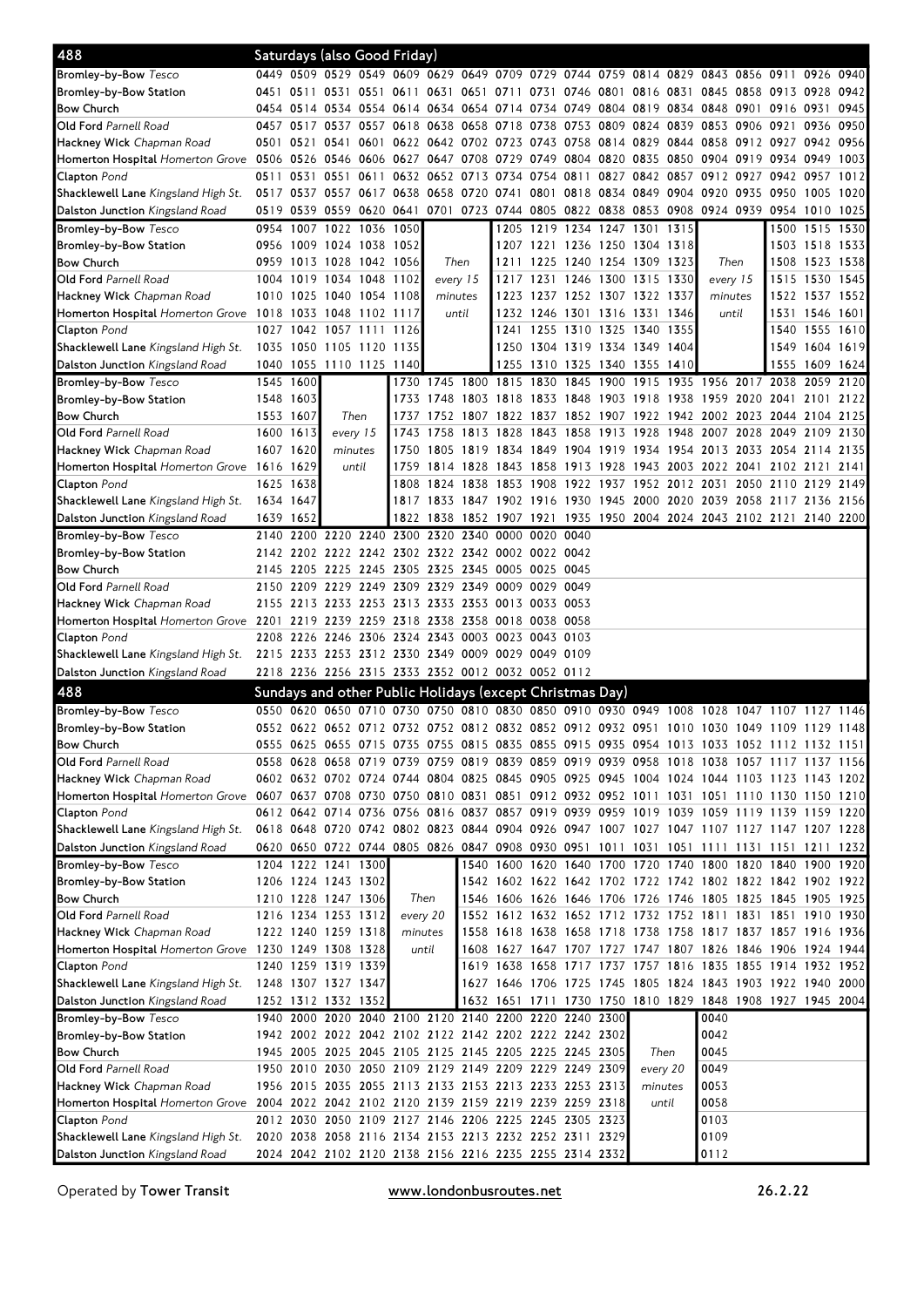488 Dalston – Old Ford – Bromley-by-Bow

| 488                                                                                                    |      | <b>Mondays to Fridays</b>                                                                 |      |           |                   |                     |                |           |                                                        |           |                |                                            |                |                     |                     |              |              |              |
|--------------------------------------------------------------------------------------------------------|------|-------------------------------------------------------------------------------------------|------|-----------|-------------------|---------------------|----------------|-----------|--------------------------------------------------------|-----------|----------------|--------------------------------------------|----------------|---------------------|---------------------|--------------|--------------|--------------|
| Dalston Junction Bus Station                                                                           |      | 0430 0450 0510 0530 0550 0605 0620 0635 0650 0702 0717 0732 0745 0759 0814 0829 0845 0900 |      |           |                   |                     |                |           |                                                        |           |                |                                            |                |                     |                     |              |              |              |
| Shacklewell Lane Kingsland High St.                                                                    | 0433 |                                                                                           |      |           |                   |                     |                |           | 0453 0513 0533 0553 0608 0623 0638 0653 0706 0721 0736 |           |                |                                            | 0749           | 0804 0819 0834 0850 |                     |              |              | 0905         |
| Clapton Pond                                                                                           | 0440 | 0500                                                                                      | 0520 | 0540      | 0600              | 0616 0631           |                |           | 0646 0701                                              | 0716      | 0731           | 0746                                       | 0759           | 0814                | 0829                | 0844         | 0900         | 0915         |
| <b>Homerton Hospital</b> <i>Homerton Grove</i>                                                         | 0444 | 0504                                                                                      | 0524 | 0544      | 0605              | 0621                | 0636 0651      |           | 0707                                                   | 0722      | 0737           | 0752                                       | 0807           | 0822                | 0837 0852           |              | 0907         | 0922         |
| Hackney Wick Chapman Road                                                                              | 0449 | 0509                                                                                      | 0529 | 0549      | 0611              | 0627                | 0642 0657 0714 |           |                                                        | 0730      | 0745           | 0800                                       | 0816           | 0831                | 0846 0901           |              | 0915         | 0930         |
| <b>Old Ford Parnell Road</b>                                                                           | 0453 | 0513 0533 0553 0615                                                                       |      |           |                   | 0631                |                |           | 0646 0701 0718                                         | 0735 0751 |                | 0807                                       | 0823 0838      |                     | 0853 0907           |              | 0921         | 0936         |
| <b>Bromley-by-Bow</b> Tesco                                                                            | 0458 |                                                                                           |      |           |                   |                     |                |           | 0518 0538 0558 0620 0636 0651 0707 0724 0741 0757      |           |                | 0814                                       | 0830 0845      |                     | 0900 0913 0927 0942 |              |              |              |
| <b>Dalston Junction Bus Station</b>                                                                    | 0915 |                                                                                           |      | 1030      | 1045              | 1100                | 1115           | 1130      | 1145                                                   | 1159      | 1214           | 1229                                       | 1244           | 1259                | 1314                | 1329         | 1344         | 1359         |
| Shacklewell Lane Kingsland High St.                                                                    | 0920 | Then                                                                                      |      | 1035      | 1050              | 1105                | 1120           | 1135      | 1150                                                   | 1204 1219 |                | 1234                                       | 1249           | 1304                | 1320                | 1335         | 1350         | 1405         |
| Clapton Pond                                                                                           | 0930 | every 15                                                                                  |      | 1045      | 1100              | 1115                | 1130           | 1145      | 1200                                                   | 1215      | 1230           | 1245                                       | 1300           | 1315                | 1331                | 1346         | 1401         | 1416         |
| Homerton Hospital Homerton Grove                                                                       | 0937 | minutes                                                                                   |      | 1052      | 1107              | -11<br>22           | 1157           | 1152 1207 |                                                        |           | 1222 1237      | 1252                                       | 1308           | 1323                | 1339                | 1354         | 1409         | 1424         |
| Hackney Wick Chapman Road                                                                              | 0945 | until                                                                                     |      | 1100      | 1117              |                     |                |           | 1132 1147 1202 1217 1232 1247                          |           |                | 1302 1318                                  |                | 1333                | 1349                | 1404         | 1419         | 1434         |
| <b>Old Ford Parnell Road</b>                                                                           | 0951 |                                                                                           |      |           |                   |                     |                |           | 1106 1123 1138 1153 1208 1223 1238 1253 1308           |           |                |                                            | 1324 1339 1355 |                     |                     | 1410 1425    |              | 1440         |
| <b>Bromley-by-Bow</b> Tesco                                                                            | 0957 |                                                                                           |      |           | 1112 1129         |                     |                |           | 1144 1159 1215 1230 1245 1300 1315                     |           |                |                                            | 1331           | 1346 1402 1418 1433 |                     |              |              | 1448         |
| <b>Dalston Junction Bus Station</b>                                                                    |      | 1414 1429                                                                                 | 1442 | 1456      | 1511              | 1526                | 1542           | 1557      | 1612                                                   | 1627      | 1642           | 1657                                       | 1712           | 1727                | 1742                | 1757         | 1812         | 1827         |
| Shacklewell Lane Kingsland High St.                                                                    | 1420 | 1435                                                                                      | 1448 | 1502      | 1517              | 1532                | 1548           | 1603      | 1618                                                   | 1633      | 1648           | 1703                                       | 1718           | 1733                | 1748                | 1803         | 1818         | 1833         |
| Clapton Pond                                                                                           | 1431 | 1446                                                                                      | 1459 | 1514      | 1529              | 1544                | 1600           | 1615      | 1630                                                   | 1645      | 1700           | 1715                                       | 1730           | 1745                | 1800                | 1814         | 1829         | 1844         |
| Homerton Hospital Homerton Grove 1439                                                                  |      | 1454                                                                                      |      | 1509 1524 | 1539              | 1554 1609 1624 1639 |                |           |                                                        |           | 1654 1709      | 1724                                       | 1739           | 1754 1808 1822      |                     |              | 1837         | 1852         |
| <b>Hackney Wick</b> Chapman Road                                                                       | 1449 | 1504                                                                                      | 1520 | 1536      | 1551              | 1606                | 1621           | 1636      | 1651                                                   | 1706      | 1719           | 1733                                       | 1748           | 1803                | 1817                | 1831         | 1846         | 1901         |
| <b>Old Ford Parnell Road</b>                                                                           |      | 1455 1511                                                                                 |      | 1527 1543 | 1558              |                     |                |           | 1612 1627 1642 1657 1712 1725                          |           |                | 1739                                       | 1754           | 1809                | 1823                | 1837         | 1852         | 1907         |
| <b>Bromley-by-Bow Tesco</b>                                                                            |      | 1503 1519                                                                                 | 1535 | 1551      | 1606              | 1620                | 1635           | 1650      | 1705                                                   | 1720      | 1733           | 1747                                       | 1802           | 1816                | 1830                | 1844 1859    |              | 1914         |
| <b>Dalston Junction Bus Station</b>                                                                    | 1843 | 1859                                                                                      | 1915 | 1930      |                   | 1952 2013 2034      |                |           | 2054 2115                                              | 2135      | 2155           | 2215                                       | 2235           | 2255 2315           |                     |              |              | 0035         |
| Shacklewell Lane Kingsland High St.                                                                    | 1849 | 1905                                                                                      | 1920 | 1935      | 1957              | 2018                | 2039 2059      |           | 2119                                                   |           | 2139 2159 2219 |                                            |                | 2239 2259 2318      |                     | Then         |              | 0038         |
| Clapton Pond                                                                                           | 1900 | 1915                                                                                      | 1930 | 1945      | 2007              | 2027                | 2048           | 2108 2128 |                                                        | 2148      | 2208           | 2227                                       | 2247           | 2307                | 2325                | every 20     |              | 0045         |
| Homerton Hospital Homerton Grove 1907 1922                                                             |      |                                                                                           | 1937 | 1952      | 2013              | 2033                |                |           | 2054 2114 2134 2154 2213 2232 2252 2312 2330           |           |                |                                            |                |                     |                     | minutes      |              | 0050         |
| Hackney Wick Chapman Road                                                                              | 1915 | 1930                                                                                      | 1945 | 2000      | 2020              | 2040                |                |           | 2101 2120 2140 2200 2219 2238                          |           |                |                                            | 2258           | 2317 2335           |                     | until        |              | 0055         |
| <b>Old Ford Parnell Road</b>                                                                           | 1921 | 1936                                                                                      | 1951 | 2005      | 2025              | 2045 2106 2125 2145 |                |           |                                                        |           | 2205 2224 2243 |                                            | 2303 2321      |                     | 2339                |              |              | 0059         |
| <b>Bromley-by-Bow</b> Tesco                                                                            |      | 1928 1943 1958 2011 2031 2051 2111 2130 2150 2210 2229 2248 2308 2326 2344                |      |           |                   |                     |                |           |                                                        |           |                |                                            |                |                     |                     |              |              | 0104         |
| 488                                                                                                    |      | Saturdays (also Good Friday)                                                              |      |           |                   |                     |                |           |                                                        |           |                |                                            |                |                     |                     |              |              |              |
|                                                                                                        | 0430 |                                                                                           |      |           |                   |                     |                |           | 0650 0710 0725 0740 0755 0810 0825                     |           |                | 0840 0854 0908 0923 0938 0952              |                |                     |                     |              |              |              |
| <b>Dalston Junction Bus Station</b>                                                                    | 0432 |                                                                                           |      |           |                   |                     |                |           |                                                        |           |                |                                            |                |                     |                     |              | 1005         | 1020         |
| Shacklewell Lane Kingsland High St.<br>Clapton Pond                                                    | 0439 | Then                                                                                      |      | 0659      | 0652 0713<br>0721 | 0728<br>0736        | 0751           | 0806      | 0743 0758 0814 0829 0844 0858<br>0822                  | 0837      |                | 0852 0906                                  | 0912 0927      | 0936                | 0942 0956<br>0951   |              | 1010         | 1025<br>1035 |
|                                                                                                        | 0443 | every 20                                                                                  |      | 0703      | 0725              | 0741                | 0756 0811      |           |                                                        |           | 0827 0842 0857 | 0912                                       | 0921<br>0927   | 0942                | 0957                | 1005<br>1012 | 1020<br>1027 | 1042         |
| <b>Homerton Hospital Homerton Grove</b>                                                                | 0449 | minutes<br>until                                                                          |      | 0709      | 0731              | 0747                | 0802 0818      |           | 0834                                                   | 0849      | 0904 0919      |                                            | 0934           | 0949                | 1004                | 1020         | 1035         | 1050         |
| Hackney Wick Chapman Road<br>Old Ford Parnell Road                                                     | 0453 |                                                                                           |      | 0713      | 0735              | 0751                | 0807           | 0823 0839 |                                                        | 0854      |                | 0909 0924                                  | 0939           | 0954                | 1010                | 1026         | 1041         | 1056         |
| Bromley-by-Bow Tesco                                                                                   | 0458 |                                                                                           |      | 0718      | 0740              |                     |                |           | 0756 0812 0828 0844 0859 0915 0930                     |           |                |                                            | 0945           |                     | 1000 1016           | 1032         | 1047         | 1102         |
|                                                                                                        |      |                                                                                           |      |           |                   |                     |                |           |                                                        |           |                |                                            |                |                     |                     |              |              |              |
| <b>Dalston Junction Bus Station</b>                                                                    | 1035 | 1050                                                                                      | 1105 | 1120 1135 |                   | 1150                | 1204 1219      |           |                                                        |           | 1749           | 1805                                       | 1820           | 1835                | 1850 1910           |              | 1931         | 1952         |
| Shacklewell Lane Kingsland High St.                                                                    | 1040 | 1055<br>1050 1105 1120 1135 1150 1205 1220 1236                                           | 1110 | 1125      | 1140              | 1155                | 1210           | 1225      | Then                                                   |           | 1755           | 1811<br>1806 1821 1836 1851 1906 1926 1947 | 1826           | 1841                | 1856                | 1916         | 1937         | 1958         |
| Clapton Pond                                                                                           |      |                                                                                           |      |           |                   |                     |                |           | every 15                                               |           |                |                                            |                |                     |                     |              |              | 2008         |
| Homerton Hospital Homerton Grove 1057 1112 1128 1144 1159 1214 1229 1245                               |      |                                                                                           |      |           |                   |                     |                |           | minutes                                                |           |                | 1815 1830 1845 1900 1914 1934 1955 2015    |                |                     |                     |              |              |              |
| Hackney Wick Chapman Road                                                                              |      | 1105 1121 1137 1153 1208 1223 1238 1254                                                   |      |           |                   |                     |                |           |                                                        | until     |                | 1824 1839 1854 1908 1922 1942 2003 2023    |                |                     |                     |              |              |              |
| Old Ford Parnell Road                                                                                  |      | 1111 1127 1143 1159 1214 1229 1244 1300                                                   |      |           |                   |                     |                |           |                                                        |           |                | 1830 1845 1900 1914 1928 1948 2008 2028    |                |                     |                     |              |              |              |
| Bromley-by-Bow Tesco                                                                                   |      | 1118 1134 1150 1206 1221 1236 1252 1307                                                   |      |           |                   |                     |                |           |                                                        |           |                | 1837 1852 1906 1920 1934 1954 2014 2034    |                |                     |                     |              |              |              |
| Dalston Junction Bus Station                                                                           |      | 2013 2033 2054 2115 2135 2155 2215 2235 2255 2315 2335 2355 0015 0035                     |      |           |                   |                     |                |           |                                                        |           |                |                                            |                |                     |                     |              |              |              |
| Shacklewell Lane Kingsland High St.                                                                    |      | 2018 2038 2059 2119 2139 2159 2219 2239 2259 2318 2338 2358 0018 0038                     |      |           |                   |                     |                |           |                                                        |           |                |                                            |                |                     |                     |              |              |              |
| Clapton Pond                                                                                           |      | 2028 2048 2109 2129 2149 2209 2228 2247 2307 2326 2345 0005 0025 0045                     |      |           |                   |                     |                |           |                                                        |           |                |                                            |                |                     |                     |              |              |              |
| Homerton Hospital Homerton Grove 2035 2055 2115 2135 2155 2215 2234 2253 2312 2331 2350 0010 0030 0050 |      |                                                                                           |      |           |                   |                     |                |           |                                                        |           |                |                                            |                |                     |                     |              |              |              |
| Hackney Wick Chapman Road                                                                              |      | 2043 2103 2122 2142 2202 2221 2240 2259 2318 2337 2356 0016 0036 0056                     |      |           |                   |                     |                |           |                                                        |           |                |                                            |                |                     |                     |              |              |              |
| Old Ford Parnell Road                                                                                  |      | 2048 2108 2127 2147 2207 2226 2245 2304 2323 2342 0001 0020 0040 0100                     |      |           |                   |                     |                |           |                                                        |           |                |                                            |                |                     |                     |              |              |              |
| <b>Bromley-by-Bow Tesco</b>                                                                            |      | 2054 2114 2133 2153 2212 2231 2250 2309 2328 2347 0006 0025 0045 0105                     |      |           |                   |                     |                |           |                                                        |           |                |                                            |                |                     |                     |              |              |              |